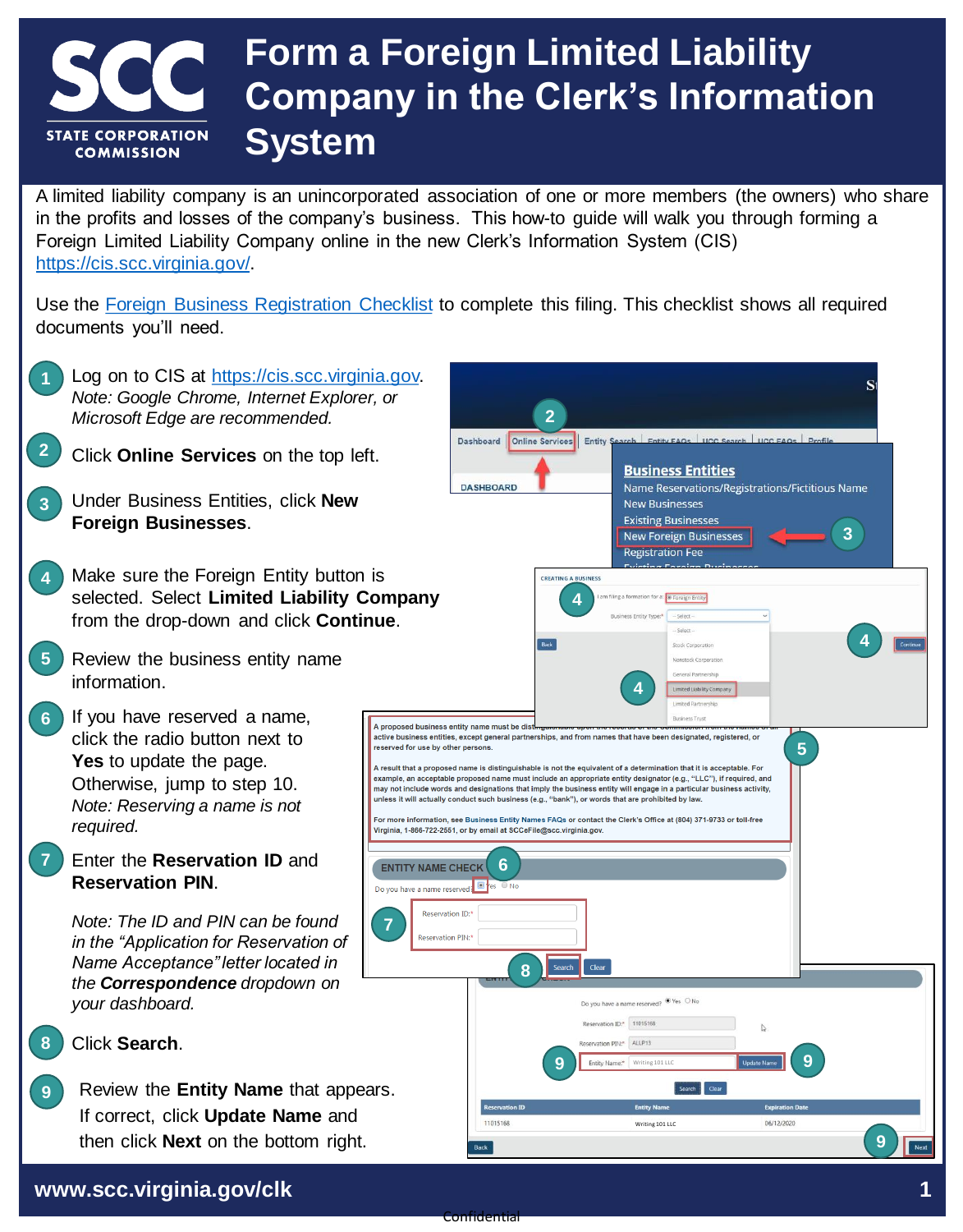10 If you have not reserved a name, you must check that your proposed name is available and acceptable. Click the radio button next to **No**. Enter an **Entity Name** and click **Check Availability**. Once the system indicates the name is available and acceptable, click **Next**. Enter the **Entity Email Address** and/or **13 Contact Number**. **11** 14 Choose an **Industry Code** from the **Business Type** drop-down. *Note: Most select "0 - General".* **12** Under **Duration**, select if the entity is **15** intended to exist forever (perpetual) or enter the date it will end. *Note: Most select "Perpetual".* 16 Complete all fields marked with an asterisk (\*) in the **Jurisdiction of Formation and Date of Formation** section. Complete the **Name** section and click **Next**. **17 A** Enter the **Entity Name** or **B** Click the radio button to the left of **C** Make sure all fields marked with an asterisk (\*) 18) Indicate if the Registered Agent (RA) will be an Individual or an Entity. They must be in Virginia and have a Virginia address. If the RA will be an Entity, check the **Entity** radio button. the desired entity name. *Note: Clicking the green Entity ID will open entity information in a different tab.* are filled in. **Entity ID** and click **Search**. **B 13 14 15 16 17**



| 13                                 | Entity Name: Writing 101 LLC                                     |                 | Entity Type: Limited Liability Company |  |
|------------------------------------|------------------------------------------------------------------|-----------------|----------------------------------------|--|
| Entity Email Address:              |                                                                  | Contact Number: |                                        |  |
| <b>Business Type</b>               |                                                                  |                 |                                        |  |
| Industry Code:<br>14               | 0 - General                                                      | Ŷ.              |                                        |  |
|                                    |                                                                  |                 |                                        |  |
| <b>Duration</b>                    |                                                                  |                 |                                        |  |
| Perpetual (forever)<br>15          | O Period of Duration will end on this                            | $\equiv$        |                                        |  |
| date:                              |                                                                  |                 |                                        |  |
|                                    | <b>Jurisdiction of Formation and Date of Formation</b>           |                 |                                        |  |
| Jurisdiction (Country):*           | United States                                                    | $\checkmark$    |                                        |  |
| Jurisdiction (State): <sup>*</sup> | -- Select --                                                     | $\vee$          |                                        |  |
|                                    |                                                                  | 韻               |                                        |  |
| Date of Formation:*                |                                                                  |                 |                                        |  |
| <b>Name</b>                        |                                                                  |                 |                                        |  |
|                                    | Name in jurisdiction of formation, with no additions or changes. |                 |                                        |  |
|                                    | O Name in jurisdiction of formation, with identifier.            |                 |                                        |  |
| 17                                 | O Designated Name                                                |                 |                                        |  |

| <b>Registered Agent Search</b> |                             |                                          |                      |
|--------------------------------|-----------------------------|------------------------------------------|----------------------|
| Type:                          | 18<br>● Individual ● Entity |                                          |                      |
| Entity Name:*                  |                             | A<br>Entity ID:*<br>ÒR                   |                      |
|                                |                             | Create Individual RA<br>Search<br>$-OR-$ |                      |
| <b>SEARCH RESULTS</b>          |                             |                                          |                      |
|                                | <b>Entity</b>               |                                          |                      |
| В                              | ID                          | <b>Principal Office Address</b>          | <b>Status Email</b>  |
|                                |                             |                                          |                      |
|                                | 11111111                    |                                          | <b>USA</b><br>Active |
| Sek<br>⊜<br>$\odot$            | 11111111                    | <b>USA</b>                               | Active               |
| $\odot$                        | 11111111                    | <b>USA</b>                               | Active               |
| $\circledcirc$                 | 11111111                    | <b>USA</b>                               | Active               |

| $\mathbf c$ | Type:                           | Entity               |                         |                       |          |      |
|-------------|---------------------------------|----------------------|-------------------------|-----------------------|----------|------|
|             | Entity Name:*                   | Name                 |                         |                       |          |      |
|             | Registered agent Office Address |                      |                         |                       |          |      |
|             | Address Line 1:*                | Street               |                         | Address Line 2:       |          |      |
|             | Country: <sup>*</sup>           | <b>United States</b> | $\overline{\mathbf{v}}$ | Zip Code:*            | 11111    | 0000 |
|             | City/Town:*                     | City                 | $\mathbf{v}$            | State:*               | Virginia |      |
|             | Locality: *                     | -- Select --         | $\overline{\mathbf{v}}$ | <b>Email Address:</b> |          |      |

**www.scc.virginia.gov/clk 2**

Click **Next**.

**D**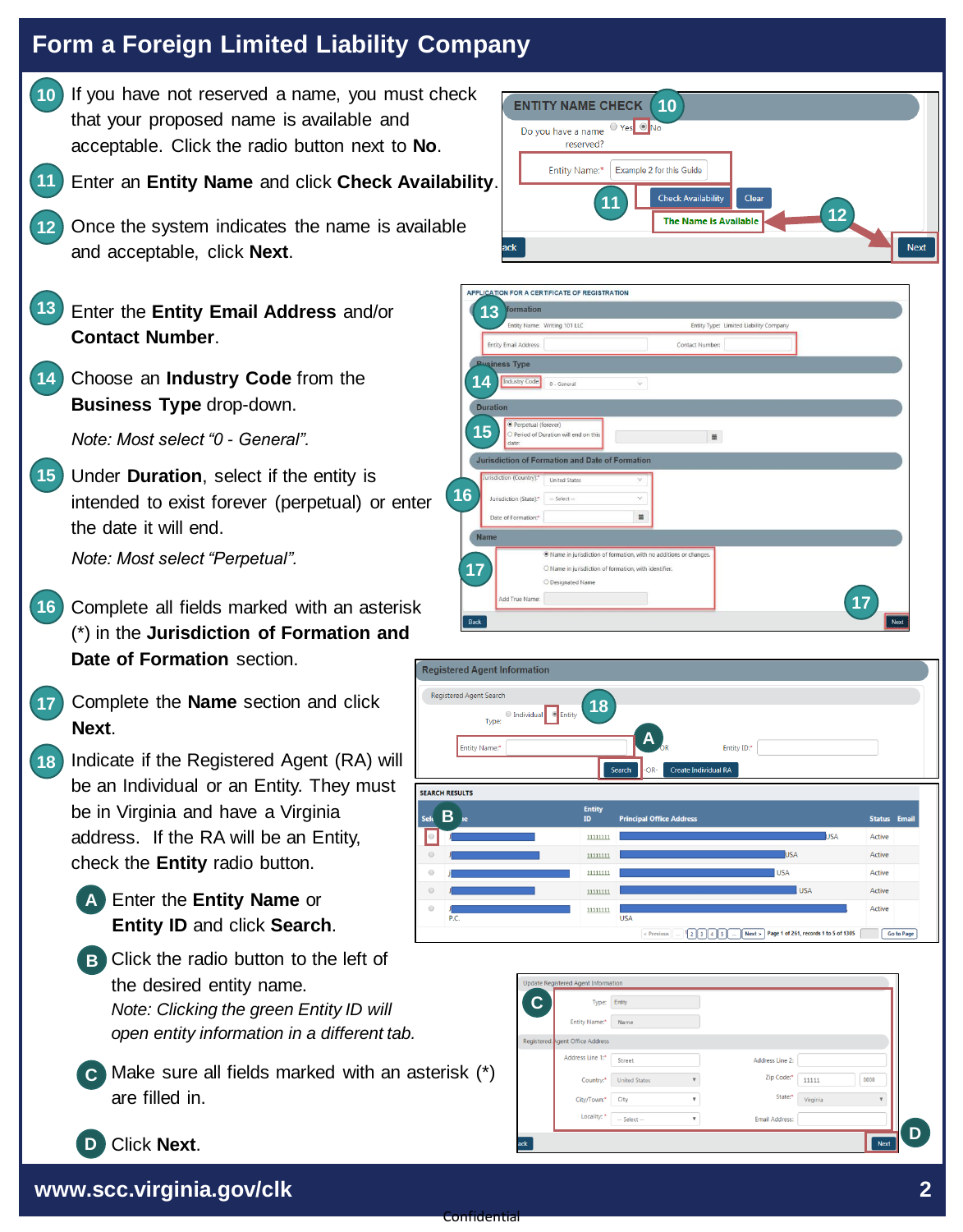If the Registered Agent (RA) will be an Individual, check the **Individual** radio button. You can search for an existing RA or create a new individual RA. **19**

**To search for an existing RA:**

- Enter their **Last Name** and click **Search**. **1A**
- Under **Search Results**, click the radio **1B** button next to the desired RA's name.
- 1C Select the RA Capacity from the dropdown menu.
- 1D Review and confirm all fields marked with an asterisk (\*) are filled in.
- Click **Next**. **1E**

| To create a new Individual RA: | <b>Create Red</b>                |
|--------------------------------|----------------------------------|
|                                | $\overline{2}$ 2R $\overline{1}$ |

- Click **Create Individual RA**. **2A**
- 2B In the pop up window, complete all fields marked with an asterisk (\*).
- Click **Done**. **2C**
- Review the **Registered Agent 2D Information** and the **Registered Agent Office Address**.
- Click **Next**. **2E**
- Enter the **Principal Office Address**  information. Complete all fields marked with an asterisk (\*). **20**



**19**

**Registered Agent Information** 

Registered Agent Search



ick

**2B**

Next

**21**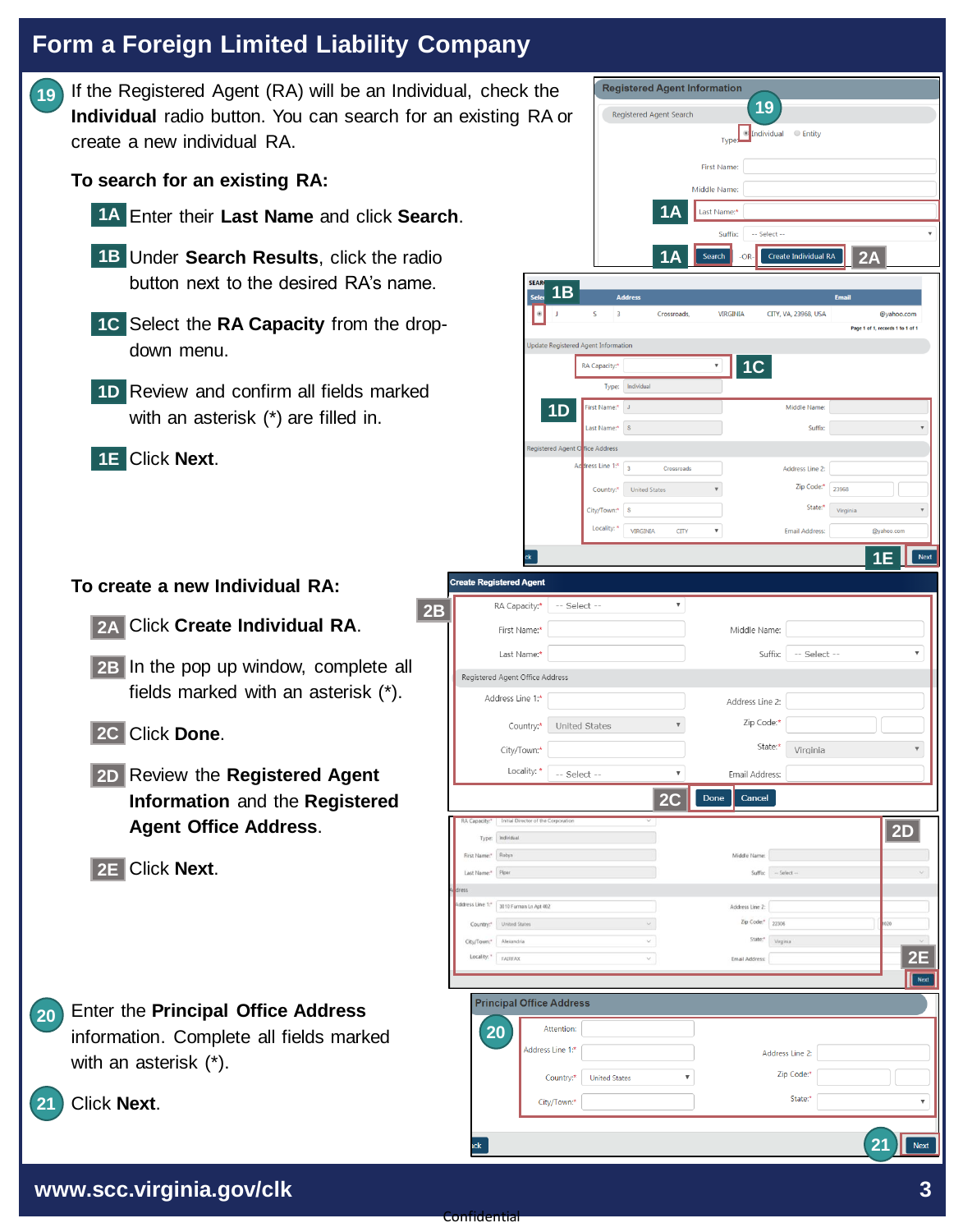**22**

**23**

Check whether the entity was previously registered in Virginia by entering the **Entity Name** or **Entity ID**.

Click **Search**.

- If no records were found, click **OK**.
- If records were found, click the **Select** button next to your business's name. DO NOT click the green entity name. **24**
- Click **Add Entity**. **25**

**27**

#### Click **Next**. **26**

Upload certified articles of organization and all amendments. They must have been certified within the past 12 months. To upload documents, check the **uploaded document will act as the filing image** radio button.

Click **Attach** and select the file you want to upload.

### Click **Next**. **28**

Indicate if you are signing as an **Individual** or **On Behalf of Business Entity** by checking the appropriate radio button. **29**

Complete all fields with an asterisk (\*) in the **Signature Information** section.



### Click **Add**.

**31**



The signature information will populate. Click **Next**.

| 30 <sub>1</sub>              | <b>Printed Name</b> | Signabure      | Title | Action |
|------------------------------|---------------------|----------------|-------|--------|
|                              | Teresa Hudgins      | Teresa Hudgins |       | 國自     |
| Signature Added Successfully |                     |                | 31    |        |